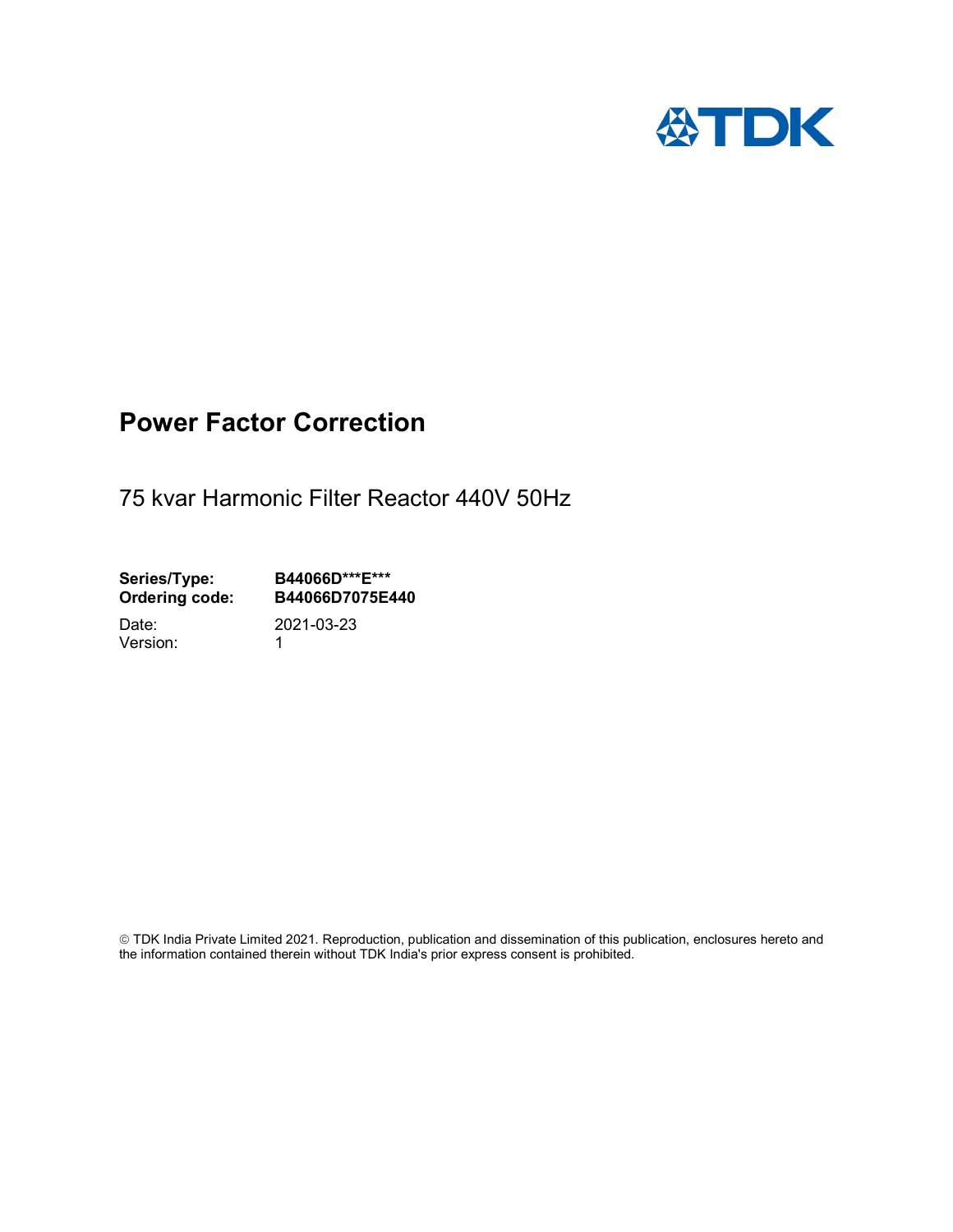

# Power Factor Correction and Content of the Content of the B44066D7075E440

# 75 kvar Harmonic Filter Reactor 440V 50Hz BA4060 B44066D\*\*\*E\*\*\*

## **Characteristics**

- $H$  Highest linearity
- Temperature control via micro switch in inner coil
- $\blacksquare$  Highest life time by high quality materials
- **Low losses**
- $\blacksquare$  High overloading capability
- Safety device, temperature micro switch
- **Aluminium foil winding**
- **Low noise**



| Technical data                                  |                |                          |  |
|-------------------------------------------------|----------------|--------------------------|--|
| De-tuning factor p                              | $\overline{7}$ | $\%$                     |  |
| Effective filter output $Q_C$                   | 75             | kvar                     |  |
| Rated voltage $V_R$ <sup>1)</sup>               | 440            | V                        |  |
| Rated frequency f                               | 50             | Hz                       |  |
| Ambient temperature / Insulation class          | 40 / H         | $^{\circ}C$              |  |
| Capacitance C delta (tot.)                      | 1146.80        | μF                       |  |
| Inductivity L                                   | $3 \cdot 0.62$ | mH                       |  |
| Fundamental current 11 <sup>3)</sup>            | 104.30         | A                        |  |
| Linear up to $4$ )                              | 170.26         | A                        |  |
| Effective current $IRMS$ <sup>2)</sup>          | 111.70         | A                        |  |
| Rated harmonic voltages (3rd/5th/7th/11th/13th) | 0.5/6/5/3.5/3  | %                        |  |
| Temperature protection (NC)                     | yes            | $\overline{\phantom{0}}$ |  |
| Total losses $P_D$                              | 300            | W                        |  |
| Total weight                                    | 38             | kg                       |  |

<sup>1)</sup> Voltage rise up to 106% of rated voltage is considered in current  $I_{\text{eff}}$ .

<sup>2)</sup>  $I_{eff} = \sqrt{(I_1^2 + I_3^2 + ... I_x^2)}$ 

<sup>3)</sup>  $11 = 1.06$   $\cdot$   $I_R$  ( $I_R$  = Capacitor current 50Hz)

<sup>4)</sup> Linear current =  $1.73$   $\cdot$  I<sub>R</sub> (I<sub>R</sub> = Capacitor current 50Hz)

#### **Connection**

| Line                | l 1U1-1V1-1W1       |
|---------------------|---------------------|
| Capacitors          | l 1U2-1V2-1W2       |
| Temperature control | <u> 4 ຕ</u><br>ے- ا |

## Reference standard IEC60076-6

CAP FILM ES PFC PM 2021-03-23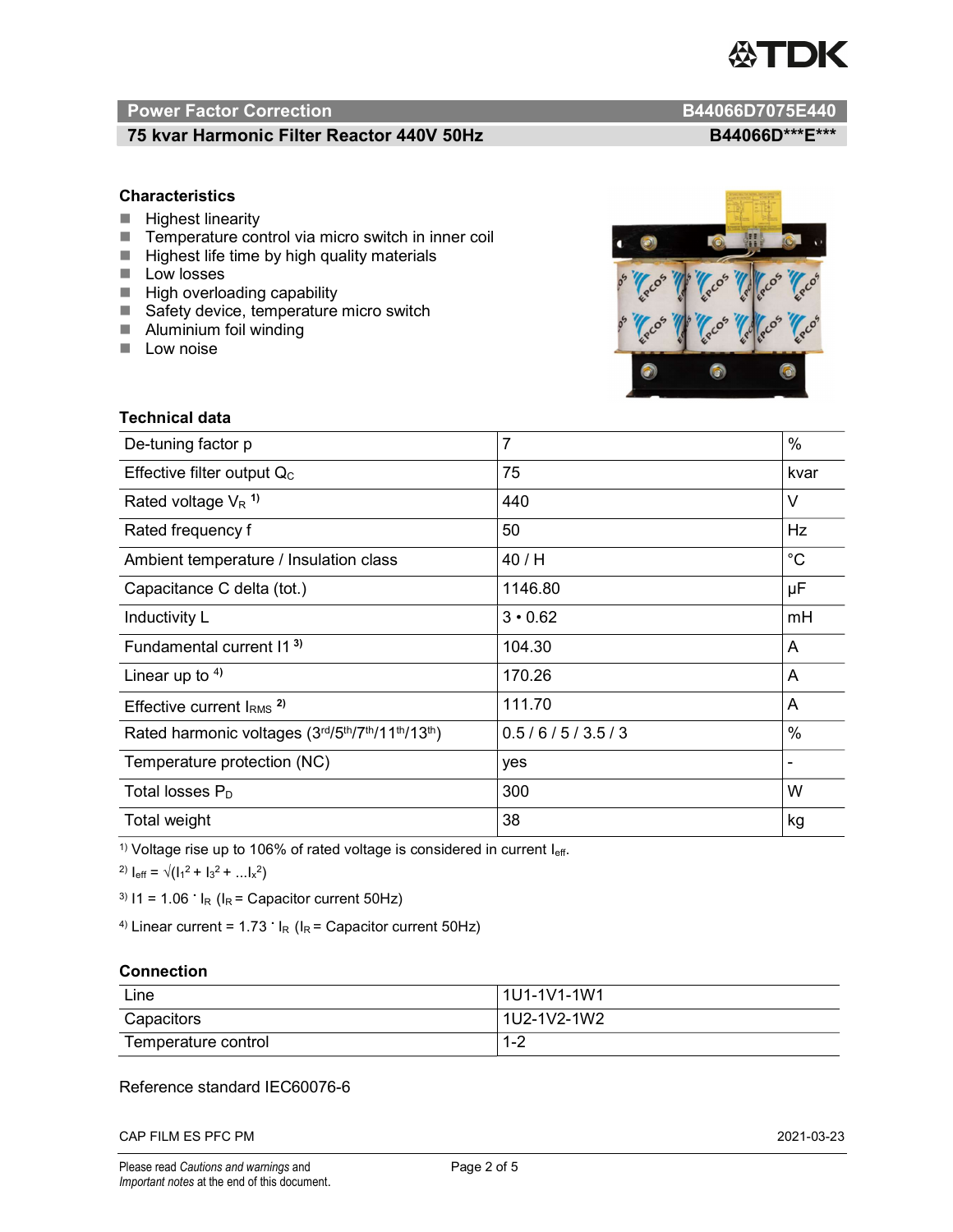

#### Power Factor Correction **B44066D7075E440**

# 75 kvar Harmonic Filter Reactor 440V 50Hz B44066D\*\*\*E\*\*\*

#### Dimensional drawings



#### **Dimensions**

| L/mm  | 310       | b/mm  | 150  |
|-------|-----------|-------|------|
| H/mm  | 270       | e/mm  | 97±5 |
| W/mm  | 180±5     | d1/mm | 10.8 |
| 11/mm | 265       | d2/mm | 15.5 |
| 12/mm | 265       | A     | 175  |
| n1/mm | 150       | B     | 132  |
| n2/mm | $135 + 3$ | Ø     | 10.5 |

#### Cautions and warnings

- Do not install the reactor in case of any visible damages.
- $\blacksquare$  Installation must be done by skilled personnel only.
- Do not use or store harmonic filter reactors in corrosive atmosphere, especially where chloride gas, sulphide gas, acid, alkali, salt or similar substances are present.
- Do not touch the device during operation: all electrically active parts of this equipment such as windings, electronic components, leads, fuses and terminals carry a dangerous voltage which can lead to burns or electric shock.
- Covers which protect these electrically active parts from being touched must not be opened or removed during operation.
- Before any assembly or maintenance work is started, all installations and equipment must be disconnected from the power source.
- Noncompliance with these instructions may lead to death, serious injury or major damage to equipment.

FAILURE TO FOLLOW CAUTIONS MAY RESULT, WORST CASE, IN PREMATURE FAILURES OR PHYSICAL INJURY.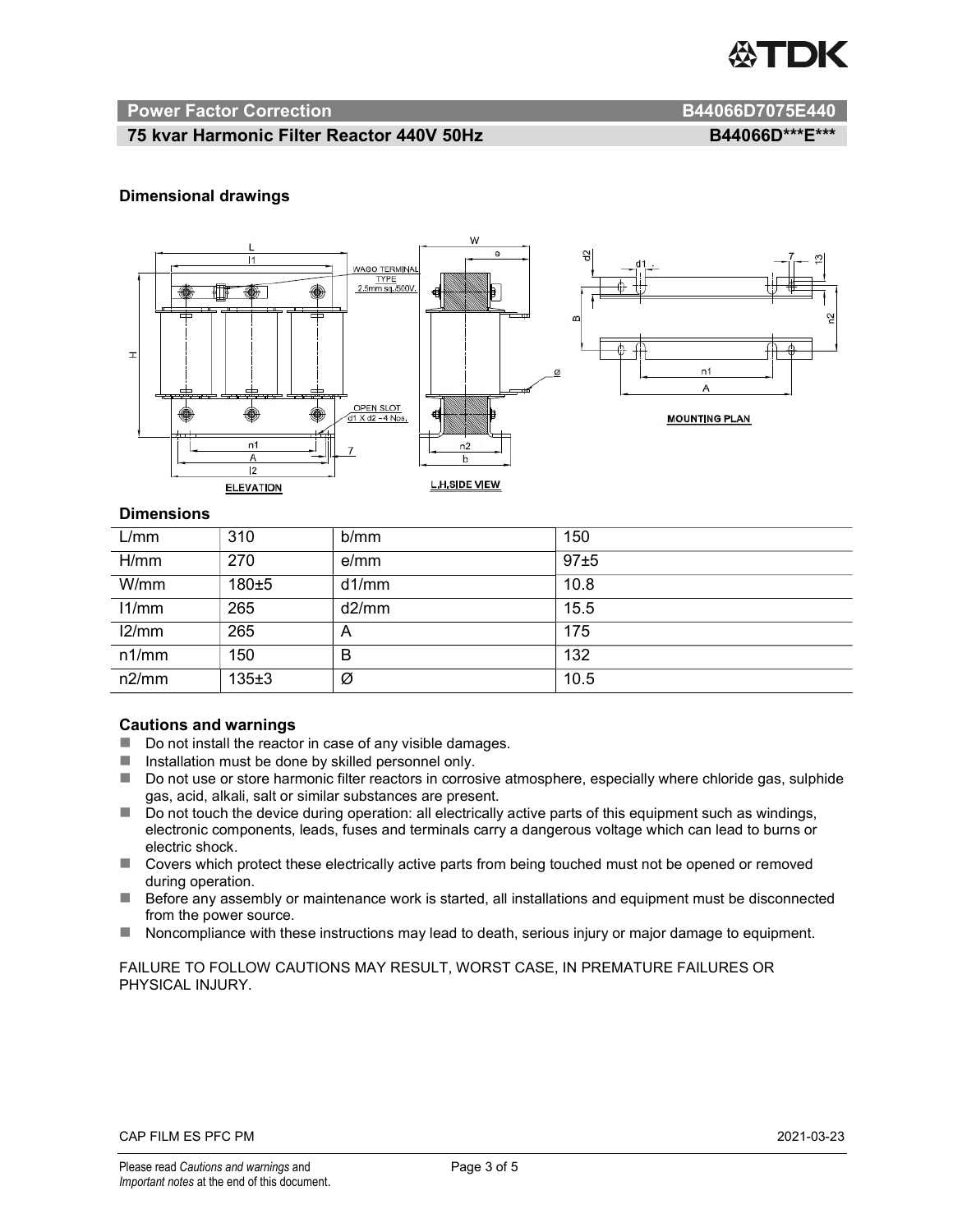

## Power Factor Correction **B44066D7075E440**

# 75 kvar Harmonic Filter Reactor 440V 50Hz BA4066D\*\*\*E\*\*\*

The following applies to all products named in this publication:

- 1. Some parts of this publication contain statements about the suitability of our products for certain areas of application. These statements are based on our knowledge of typical requirements that are often placed on our products in the areas of application concerned. We nevertheless expressly point out that such statements cannot be regarded as binding statements about the suitability of our products for a particular customer application. As a rule we are either unfamiliar with individual customer applications or less familiar with them than the customers themselves. For these reasons, it is always ultimately incumbent on the customer to check and decide whether a product with the properties described in the product specification is suitable for use in a particular customer application.
- 2. We also point out that in individual cases, a malfunction of electronic components or failure before the end of their usual service life cannot be completely ruled out in the current state of the art, even if they are operated as specified. In customer applications requiring a very high level of operational safety and especially in customer applications in which the malfunction or failure of an electronic component could endanger human life or health (e.g. in accident prevention or life-saving systems), it must therefore be ensured by means of suitable design of the customer application or other action taken by the customer (e.g. installation of protective circuitry or redundancy) that no injury or damage is sustained by third parties in the event of malfunction or failure of an electronic component.
- 3. The warnings, cautions and product-specific notes must be observed.
- 4. In order to satisfy certain technical requirements, some of the products described in this publication may contain substances subject to restrictions in certain jurisdictions (e.g. because they are classed as hazardous). Useful information on this will be found in our Material Data Sheets on the Internet (www.tdk-electronics.tdk.com/material). Should you have any more detailed questions, please contact our sales offices.
- 5. We constantly strive to improve our products. Consequently, the products described in this publication may change from time to time. The same is true of the corresponding product specifications. Please check therefore to what extent product descriptions and specifications contained in this publication are still applicable before or when you place an order.

We also reserve the right to discontinue production and delivery of products. Consequently, we cannot guarantee that all products named in this publication will always be available. The aforementioned does not apply in the case of individual agreements deviating from the foregoing for customer-specific products.

- 6. Unless otherwise agreed in individual contracts, all orders are subject to our General Terms and Conditions of Supply.
- 7. Our manufacturing sites serving the automotive business apply the IATF 16949 standard. The IATF certifications confirm our compliance with requirements regarding the quality management system in the automotive industry. Referring to customer requirements and customer specific requirements ("CSR") TDK always has and will continue to have the policy of respecting individual agreements. Even if IATF 16949 may appear to support the acceptance of unilateral requirements, we hereby like to emphasize that only requirements mutually agreed upon can and will be implemented in our Quality Management System. For clarification purposes we like to point out that obligations from IATF 16949 shall only become legally binding if individually agreed upon.